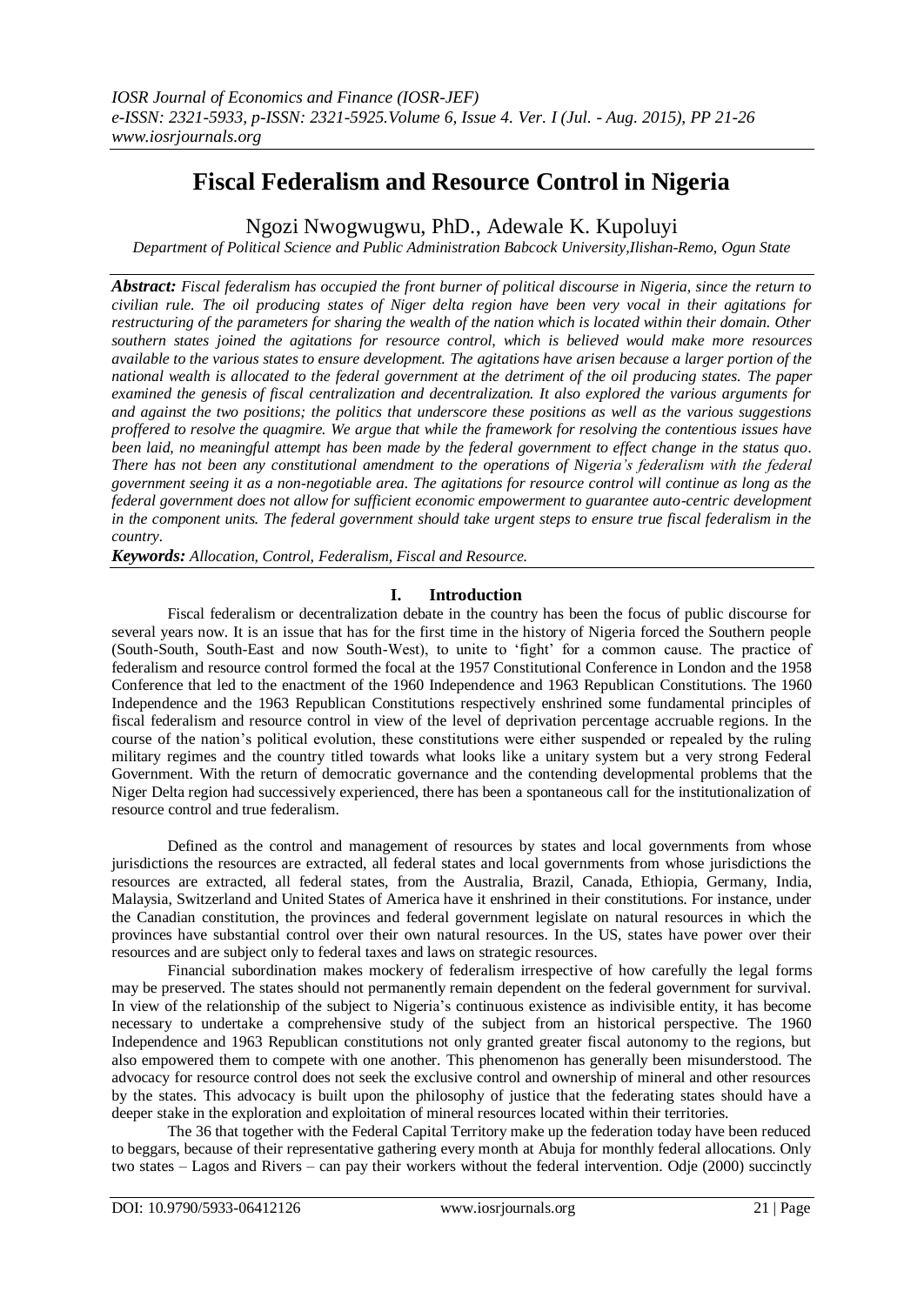considers the twin concepts of true federalism and resource control. For him, the two concepts mutually complement each other. A true federal state practices resource control while resource control functions vibrantly in a true federal state. Hence, with its wide diversities in ethnicity, cultures, languages and faiths, only a true Nigerian federation or a confederation offers any chance of success as a sustainable polity in a changing world.

This paper is structured into six parts, namely the abstract, introduction, conceptual nature of Nigeria"s federalism, agitations for resource control in Nigeria, fiscal federalism and revenue allocation in Nigeria, conclusion and recommendation.

#### **II. Conceptual Nature Of Nigeria's Federalism**

It has been severally discussed and agreed that contemporary federalism seems to have started with Wheare (1953) who refers to federalism as a constitutional arrangement which divides the lawmaking powers and functions between two levels of government in such a way that each within its respective spheres of jurisdiction and competence, is independent and coordinate. This constitutional form is brought about by situations, where people are ready to give up only certain limited powers and wish to retain other limited powers to be exercised by coordinated authorities. He notes that coordinate supremacy of all the levels of government with regard to their respective functions remains a cardinal principle of federalism. This means that federalism has emerged as a particular kind of functional arrangement between states for living and working together nationally while presenting a measure of separate identity. (Wheare, 1953).

Babawale (1998) writes that a federal state is on in which there is an: Explicit and constitutional demarcation of powers and functions among national and sub-national units. Moreover, the powers and responsibilities are distributed in such a manner as to protect the existence of authority of both levels of polity each of which is independent within its own sphere … federalism refers to the doctrine which advocates and promotes the form of organization of a state in which power is dispersed or decentralized by contract as a means of safeguarding local identities and individual liberties (Babawale, 1998: 92). He further states that federalism describes not only the structure of a state; it also designates its political culture and political process. An important characteristic, which distinguishes federal system from non-federal systems, is non-centralization of power. For in a federal polity, there is division of power between the central and component units. It is pertinent to note that in Nigeria"s federal experience, the reasoning propounded by Wheare (1953) and Babawale (1958) does not hold in practice. This is because the Federal Government has usurped virtually all the powers, which were formerly exercised by the state governments.

Akindele (1995: 138) defines a federal state as "a political entity or country where powers and indispensable decisions are exercised and made at two or multilateral levels of government in accordance with the strict mutually-agreed constitutional provisions of the country concerned". It could be argued that these positions formed the basis of the claim that "federalism is anchored on considerable tolerance of diversity and willingness to take political action through conciliation tolerance of diversity and willingness to take political action through conciliation even when the power to act unilaterally is available (Ebegbulem, 2011).

Wheare (1953) adopts United State of America as the model federal state. Following his preferences for American style federalism, he chose to call other constitutions that do not make the component units autonomous as quasi-federal states. For example, Wheare"s concept of federalism regards the pre-1966 Nigerian constitution as quasi-federal because section 66 allowed the Federal Government to declare a state of emergency on any region and to take over the running of the government of that region for a specific period of time. Ekpo and Enamidem (2003) equally observed that "protagonists of resource control began to push forward the argument that the country cannot be said to be a federation when the elements of federalism are lacking – elements such as – state police, control of natural resources by the federating unit". Although, Nigeria is supposed to be a federation, nothing in its structure and administration lends credence to this claim. Ekpo and Enamidem (2003) further asserts that the manifestation semblance of a federation in Nigeria is merely the 36 states – otherwise the country is to all intents and purposes – a unitary state. The government at the centre is stronger than the states, with latter depending mostly on allocations from the former for survival.

According to Ndu (2003) and cited by J.C. Ebegbulem (2011), two salient reasons could be adduced for the erosion of true federalism that characterized the Nigerian nation in the First Republic before the onslaught of the military in 1966. One of the reasons he gave us was the collapse of the first republic when the military intervened in January 1966. The intervention by the military marked the end of true federalism in Nigeria. The visionary development of federalism specifically from 1954 to 1965 abruptly ended with the mutiny of January 15, 1966, which not only eliminated some of the founding fathers of federalism in Nigeria, but also killed the essence of federalism itself through a coup d"etat. Though Nigerian has remained a federation, it has not been able to build on the dreams of the founding fathers to go forward into a truly federal entity in the mode of the United States of America

Ndu (2003) writes that two interrelated developments accounted for the abortion of the evolution of the Nigerian federal state. First, the coup and the eventual threat to the unity of the country following secession and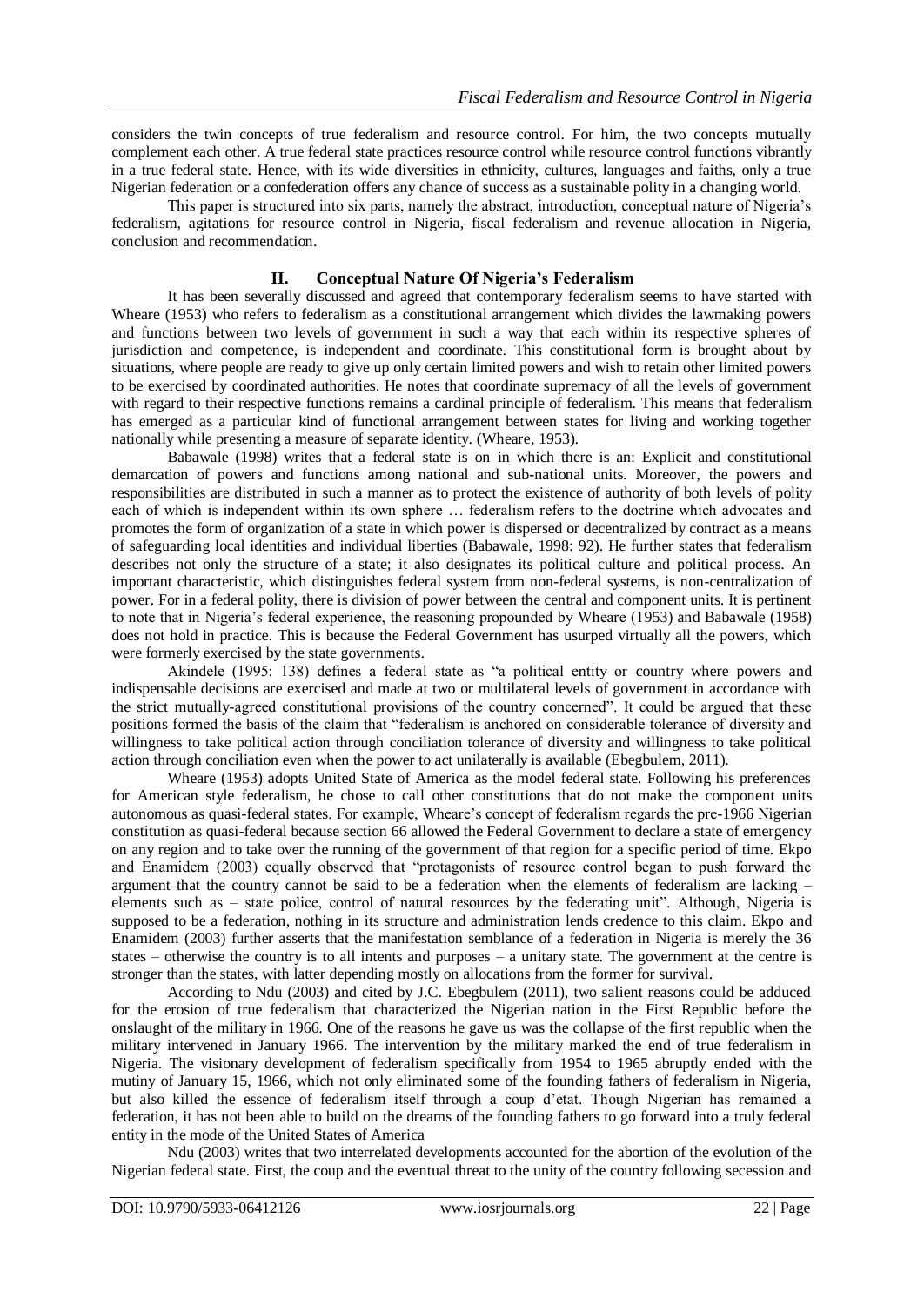the civil war were traumatic events that called for centralized authority capable of pulling things back into one fold. Secondly, there was, and still has always been the professional practice of unified command with which soldiers are familiar. He sees the centralized federalism in Nigeria today as one of the disruptive heritage of military rule in Nigeria. The second reason he puts forward is that true federalism is still a mirage in Nigeria because most states in Nigeria are feeble, particularly in their executive capability and, consequently can hardly perform as federating units. He argued that states are feeble not because they lack the resources and manpower that would make them strong economically and administratively, but "the fiscal and legislative relationships between them and the federal government render them feeble" (Ndu 2003: 96).

## **III. Agitations For Resource Control In Nigeria**

Advocates of resource control have argued that in any true federalism, powers are shared between the federating units and the central government in such a way that each government has its own apparatus for the conduct of its own affairs. It is argued in any true federalism, the oil, gas or any other mineral found in state belongs to the state. They maintained that the fact that the areas that the national wealth are the poorest in the country is unfair. The conditions of these areas and their people is aptly captured by Duru (1999), when he observed that; "Foremost is that although the bulk of crude oil, the county"s main source of revenue is derived from their land, they belong to the ranks of the most marginalized groups in the country. Another is that several years of exploration and hazards of spillage and gas flaring which accompany it have degraded their environment and left the communities desolate. Not only have farming and fishing, the major occupations of these mostly riverine minorities been decimated, their territories have continuously lacked basic infrastructure and amenities like electricity, roads, schools, hospitals, portable water …" (Duru, 1999: 54).

The fact is that resource control is meant for the diversification and revamping of the solid minerals sector which has been neglected over the years. To this end, the belief is that the practice of resource control will improve the pace of economic development of the whole country in general and particularly make the respective states to identify their comparative advantages which best serves the country. The overdependence on oil has resulted in the abandonment of the solid mineral sector by promoting the activities of illegal miners. However, as succinct as the points raised by the advocates for resources control, mostly from the south, their northern counterparts have on the other hand consistently seem to be working against this agitation.

The history of the Niger Delta is dominated by agitation for resource control. First, after the abolition of slave trade in 1807, local traders engaged in "resource control" struggles to participate actively in the trade in oil palm (Ako and Okonmah, 2009). Similarly, resource control was one of the highlights of the Ijaws" representation to the Willink Commission to Enquire into the Fears of the Minorities and the Means of Allaying Them in 1957. Resource control struggles in the post-crude era that began with the botched Boro-led attempt to create the Niger Delta Republic in 1996 has culminated in contemporary oil-related restiveness in the region (Ako, 2011). Since the Ijaw representatives were unsuccessful to achieve their desired results to be left out of independent Nigeria, or, alternatively have a state created subsequent "resource control" struggles have suffered a similar fate. However, the Ijaw"s argument that the peculiar problems of those living in the creeks and swamps if the delta were not understood and indeed were deliberately neglected by both the region and Federal Governments remains true till date and feeds into the resource control struggle.

The contemporary notions of resource control have been characterized by both peaceful and violent activities. While the period when the Ogoni"s were at the forefront of the struggle was largely peaceful, the recent shift of focus to the Ijaw"s witnessed an escalation in military and violence. The response of the federal government has typically included the creation of development boards, state creation, pacifications (Ukeje, 2011) and more recently, the amnesty initiative. The relative peace in the region and consequent increase in oil production figures is touted as evidence of the success of the amnesty initiative by the Federal Government. Basking in the euphoria of allegedly curbing the consequences of the malaise, the federal government has neglected to resolve the underlying issues that instigated and or exacerbated the agitation for resource control and resultant restiveness in the region. Thus, while the government is spending billions of naira in stipend payments as well as educational and vocational training for (ex) militants, it has not vested any meaningful resources to remedy the root causes of the agitation for resource control. In a sense, the agitation for resource control has not recorded any meaningful success.

## **IV. Fiscal Federalism And Revenue Allocation In Nigeria**

Federalism has been described earlier as the series of legal and administrative relationships among units of government possessing varying degrees of real authority and jurisdiction autonomy. Fiscal federalism, according to Nyong (1999) " is concerned with the relationship among the various levels of government with respect to the allocation of national revenue and the assignment of functions and tax powers to the constituent units in a federation". He went further to assert that " perhaps, the most important issue in fiscal federalism is revenue allocation formula, the sharing of national revenue among the various tiers of government (vertical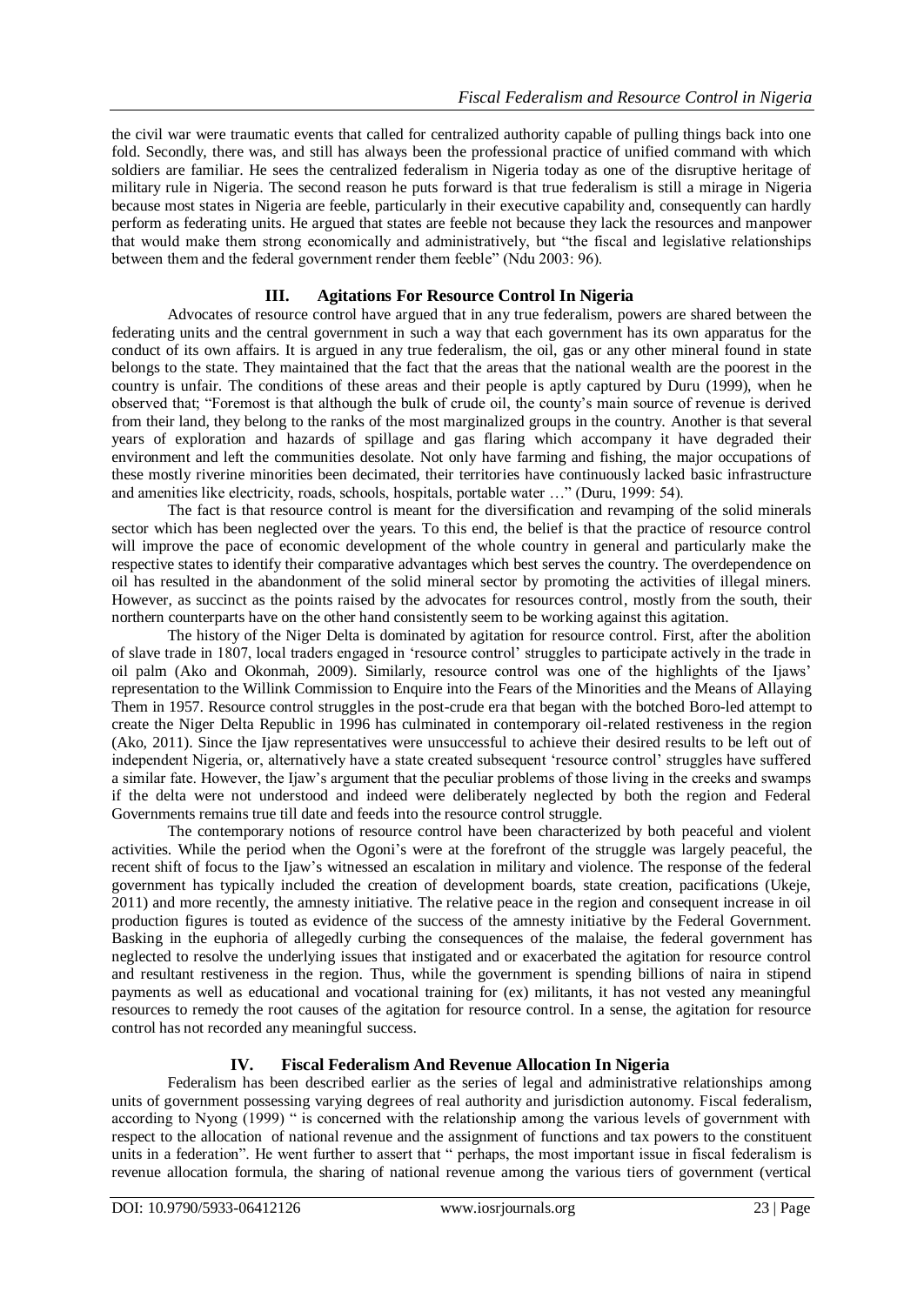revenue sharing) as well as the distribution of revenue among states ( horizontal revenue allocation). A cardinal principle and essential ingredient of federalism is that no level of government is subordinate one to another, though there should be a coordinating central government for this exercise. According to Vincent (2001), the concept of fiscal federalism was first introduced in Nigeria in 1946, following the adoption of the Richards constitution. The period 1947 to 1952 marked the beginning of the recognition of sub-national governments during which financial responsibilities were devolved to the three regions, North, West and East. In 1966, the era of military rule began in Nigeria while twelve states were created in 1967.

The emergence of Nigerian federalism is not without challenges. As observed by Nwabueze (1982), the greatest problem of federalism in Nigeria today is the lack of proper understanding among the leaders and the general public of the nature of federal relationship as manifested between the federal and the state governments. He noted that in the Nigerian experience, the independence of each tier of government is misconstrued to translate to competition and confrontation with each other and in the process, unhealthy competitions sets in. this mutual suspicious has been setback to Nigeria"s national development. Nwabueze (1982) further states that the six different principles involved in his definition of federalism are: separateness and independence of each government; mutual non-interference of inter-governmental immunities; equality between the region or state governments; ascertaining the number of regional or state governments which a Federal Government can meaningfully co-exists; mode for the division of powers and the supremacy of the constitution. According to him, the federally collected revenue is the mainstay of the finances of most state governments, which accounts for over 90 per cent of the total revenue.

Fiscal federalism debate that dominated public discourse in a couple of years was two dimensions namely: the centripetal forces and the centrifugal forces. Advocates of centripetal forces were of the opinion that the Federal Government should be in control of all mineral resources throughout the country based on the following premises – That shortly after the amalgamation in 1914, "the next thing that followed was the enactment of the mineral ordinance of 1914 which vested all minerals in Nigeria crown, not in Nigeria for Nigerians" (Akinjide, 2001: 36). What it means is that the British government simply handed over the control of all these minerals to the Federal Government of Nigeria. It should be noted that self-government had earlier been given to the regioins; West in 1957, East in1958 and North in 1959. These self-governments never had power over the minerals located in their areas of jurisdiction. These were resources generated within the regions through the efforts of the residents in these regions. Even then, tariffs wewe paid to the Federal Government, with little references to the regional governments. Hence, these broad ranges of taxes, levies and duties were under the absolute control of the Federal Government. Then it was convenient for these regions to emphasis derivation, hence its inclusion in the 1960-63 Constitution (Sagay, 2001).

The second premise was that the 36 states and the 774 Local governments throughout the country and Federal Capital Territory are a creation of the Federal Government rather than being seen as independent nationstates like what obtains in the United States of America (Okunade, 2008). Thirdly, that the resources to which each of the states, council and or the towns in nigeria can lay claim should exist within such respective defined boundaries, bearing in mind the existing land use decree enacted by the Federal Government of Nigeria. Thus, not only do the minerals and the lands belong to the federal government, the resources have been developed and their values enhanced by the investment of funds of the whole country over a long period of time since 1914 (Aluko, 2001).

The final argument in support of federal control of resources was that the nation needed to be able to make financial grants to poor states to ensure a level of living condition for every Nigerian below a national minimum considered desirable by the Federal Government as in the case in Australian Federation (Aluko, 2001). These ways, the proponents of centripetal fiscal federalism believe that the federation would be strengthened, national unity properly upheld and the individuality of the country inviolable. To this end, they recommended that what the states should rather clamor for is revenue control rather than the resources control. Centrifugal forces contend that ownership of resources should rather be the major determinant of who gets what, when and how in the fiscal federalism. This position was illustrated and grounded in economic principle that land, labour, capital and entrepreneurship are factors of production. According to this school of thought, owners derive rent on royalty and from labour, wages, capital interest and entrepreneurship, for profit and reward for landowners for the use of exploitation or exploration of the land is an inalienable right that no government can abrogate. The only thing they felt the government could do is to impose tax to be used for the welfare of the community (Djebah and Aderibigbe, 2001.) This position is under-pinned by, first, that under the original federal dispensation, all resources were under the control of the states. Secondly, that as a result of such control, the states were able to develop at a rate that is no longer tenable under the present system of resource control. Not only have the colonial laws and the successive indigenous government laws made mineral the "property" of the Federal Government of Nigeria, the Land Use Act of 1979, has also effectively placed all lands in the country in the care of the Federal and State governments ( Omoruyi, 2001).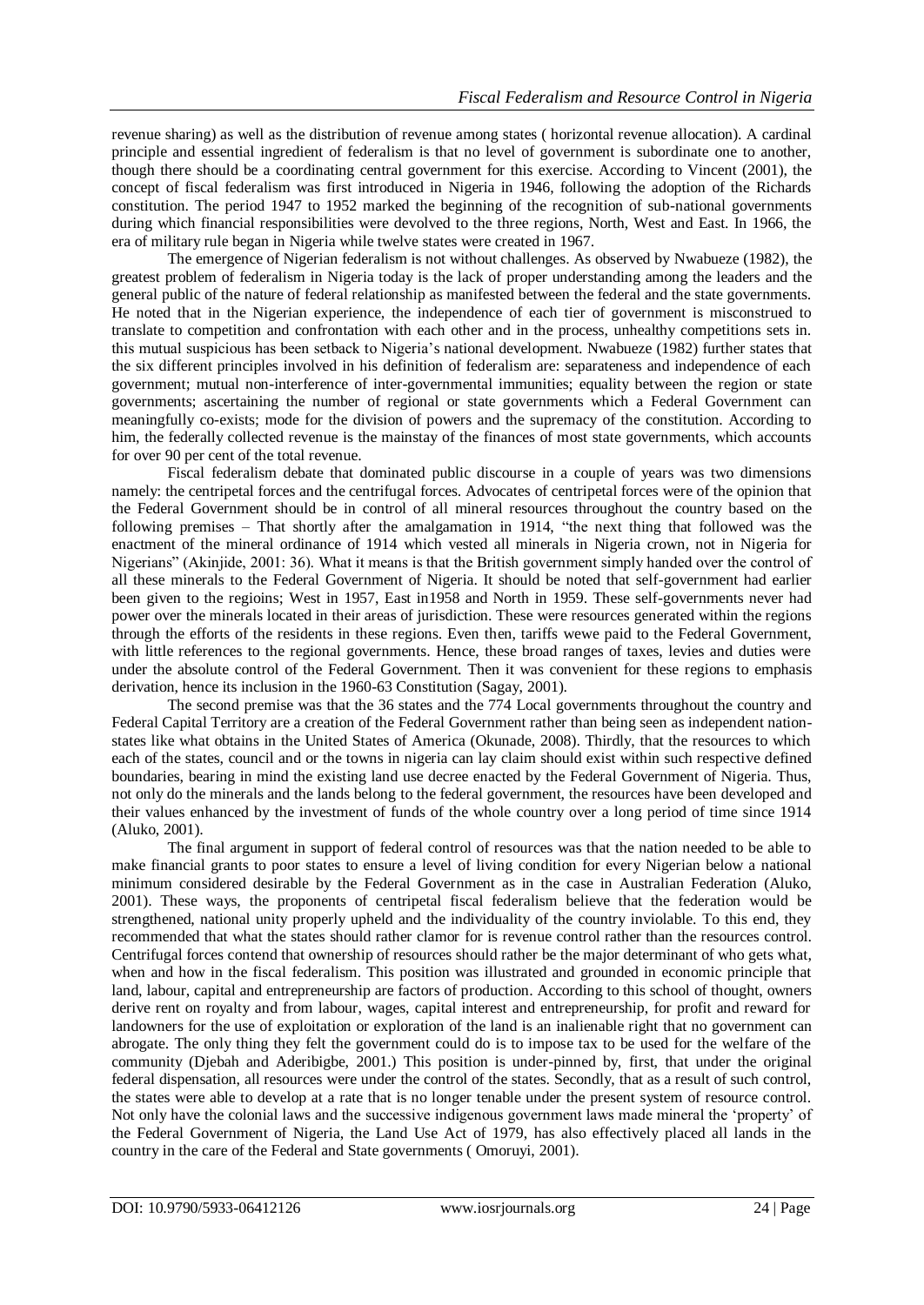The third and final centrifugal argument in support of fiscal decentralization is that in at least ten federations across the world, all except three had adopted fiscal decentralization. These three federations are; Indonesia, Australia, and Nigeria and they are said to belong to younger, or less matured federations (Onimode, 2001). It is the view of the proponents of this argument that Nigeria is making gradual effort towards fiscal decentralization, though slow but steady. They contend that the Federal Government"s fiscal reforms through fiscal review commissions up to 1992 show this assertion. For instance, under the civilian administration of Alhaji Shehu Shagari, derivation criteria were allocated at 1.5%. It rose to 3% under General Ibrahim Babangida while the 1999 constitution made provision for 13% (Sagay, 2001). These were indications that fiscal decentralization was actually improving slowly but steadily. The fact that sixteen years after the enactment of the constitution, there has not been any constitution review to move the percentage higher in spite of several agitations for resource control by the resource producing regions, underscores the level of the slowness of the inclination towards fiscal decentralization.

## **V. Conclusion**

The essence of true federalism is to allow component units of the federation achieve some significant measure of autonomy to manage their affairs. The federalist debate in Nigeria centres essentially on the need to understand the basis of the contract of true federalism and resource control. Despite the contrived arrangement as articulated by the ruling class, the systematic dysfunction has resulted in a series of violent, dramatic and traumatic inter-ethno regional confrontation, ventilating the essence of the debate (Ihejiamaizu, 2001). Political observers have argued that the agitation for resource control is a test case for the enthronement of true federalism for what made the regions strong in the first republic was their financial independence. Each region took care of itself and its needs of itself and its needs within the limits of its internal revenue resources.

#### **VI. Recommendations**

No doubt, Nigeria cannot become a strong and united federation unless and until the constituent parts are sufficiently empowered by the enabling practices that conform to the principles of true federalism. It is the recommendations of this paper that:

- 1. A major constitutional reform should be in place to make the states autonomous and truly independent. All manifestation of unitary system of government should be removed from Nigeria"s federal structure by allowing the states the degree of freedom and autonomy consistent with federalism.
- 2. There is need for review of the revenue allocation formula in order to increase the share of the federating units- the states- to facilitate the discharge of the additional responsibilities discharged to them. The derivation formula should be increased substantially from the current 13% to about 50% for the oil producing states, and the derivation principle should be extended to other resources including solid minerals and agricultural resources.
- 3. An agreed percentage of tax or royalty should be paid by the states to the Federal Government. The federal Government should identify and repeal all legislations that encourage economic oppression, political repression and environmental pollution of the Niger Delta and other parts of the country.
- 4. The Federal Government should tie accruable fund from the federation account to specific development projects in the oil producing communities to prevent misappropriation. This will enable the oil producing communities to benefit more from the revenue allocated.
- 5. The agitations for resource control should be settled through dialogue, diplomacy, superior argument and legal means instead of recourse to violence and militancy.

It is my humble submission that the fiscal federalism that should be practiced in Nigeria should align with the centrifugal forces that federating states should derive rent on royalty and from labour, wages, capital interest and entrepreneurship, for profit and that reward for the landowners for the use of exploitation or exploration of the land is an inalienable right that no government can abrogate bearing in mind that the only thing the government could do is to impose tax to be used for the welfare of the community (Djebah and Aderibigbe, 2001).

#### **References**

- [1]. Adedeji, A. (2002). Panacea to True Federalism, *The Punch* of April 16.
- [2]. Akinjide, R. (2001). June 12 Changed Nigerian Politics, *The Guardian*, June 9.
- [3]. Ako, R. (2011). Resource Exploitation and Environmental Justice in Developing Countries: The Nigerian Experience in F. Botchway (ed.), Natural Resource Investment and Africa"s Development. Cheltenham: Edward Elgar, pp. 72-104
- [4]. Ako, R. and Okinmah, P. (2009). Minority Rights Issues in Nigeria: A Theoretical Analysis of Historical and Contemporary Conflicts in the Oil-Rich Niger Delta Region. *International Journal on Minority and Group Rights* 1, 53-65.
- [5]. Aluko, S. (2001). Aluko advises States to demand more revenue not resources control. *The Comet.* May 2
- [6]. Azaiki, S. (2003). *Inequities in Nigerian Politics.* Yenagoa: Treasure Communication Resource Limited.